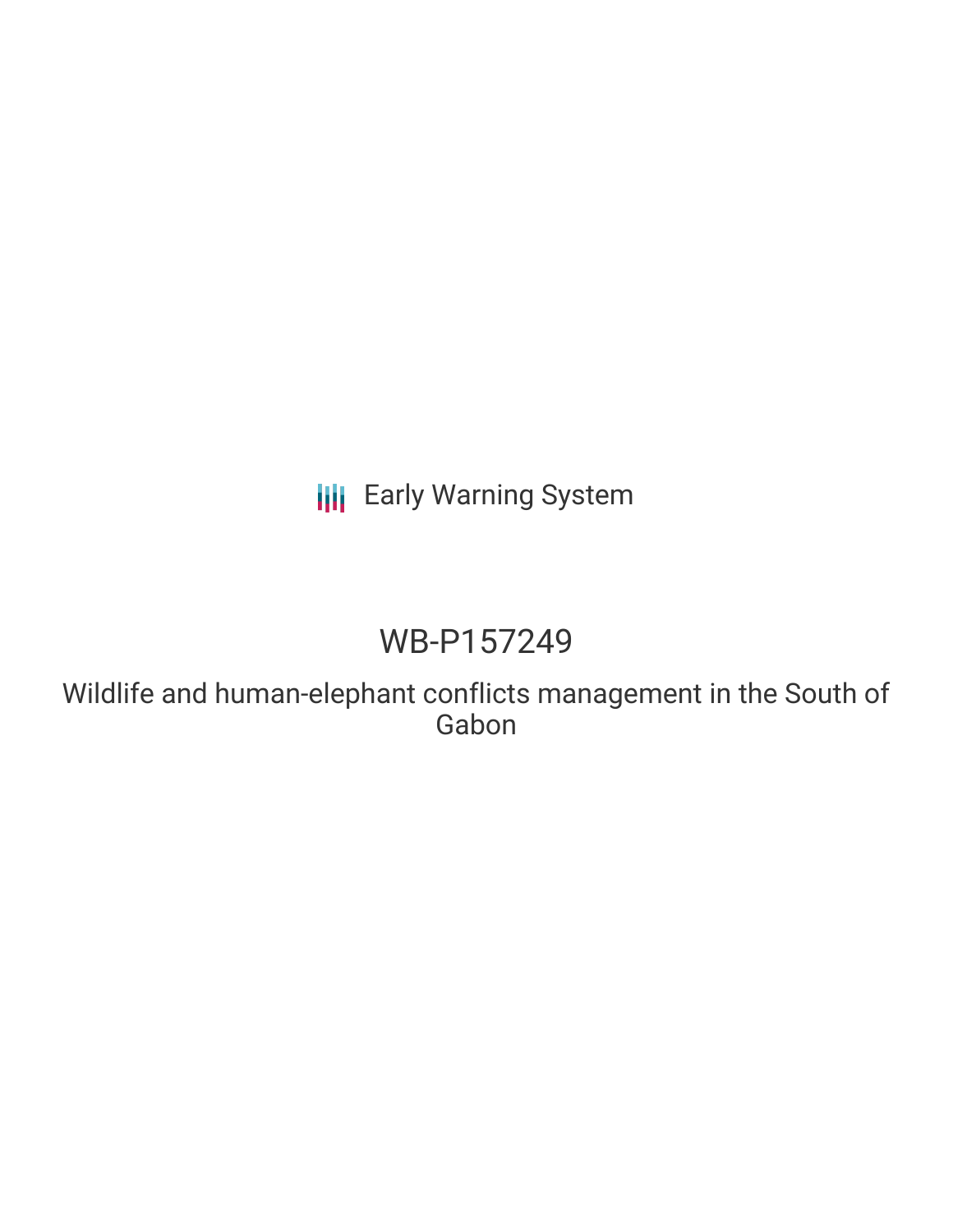



## Early Warning System Wildlife and human-elephant conflicts management in the South of Gabon

## **Quick Facts**

| <b>Countries</b>              | Gabon                      |
|-------------------------------|----------------------------|
| <b>Financial Institutions</b> | World Bank (WB)            |
| <b>Status</b>                 | Active                     |
| <b>Bank Risk Rating</b>       | B                          |
| <b>Voting Date</b>            | 2016-09-02                 |
| <b>Borrower</b>               | <b>GOVERNMENT OF GABON</b> |
| <b>Sectors</b>                | Industry and Trade         |
| <b>Project Cost (USD)</b>     | \$9.33 million             |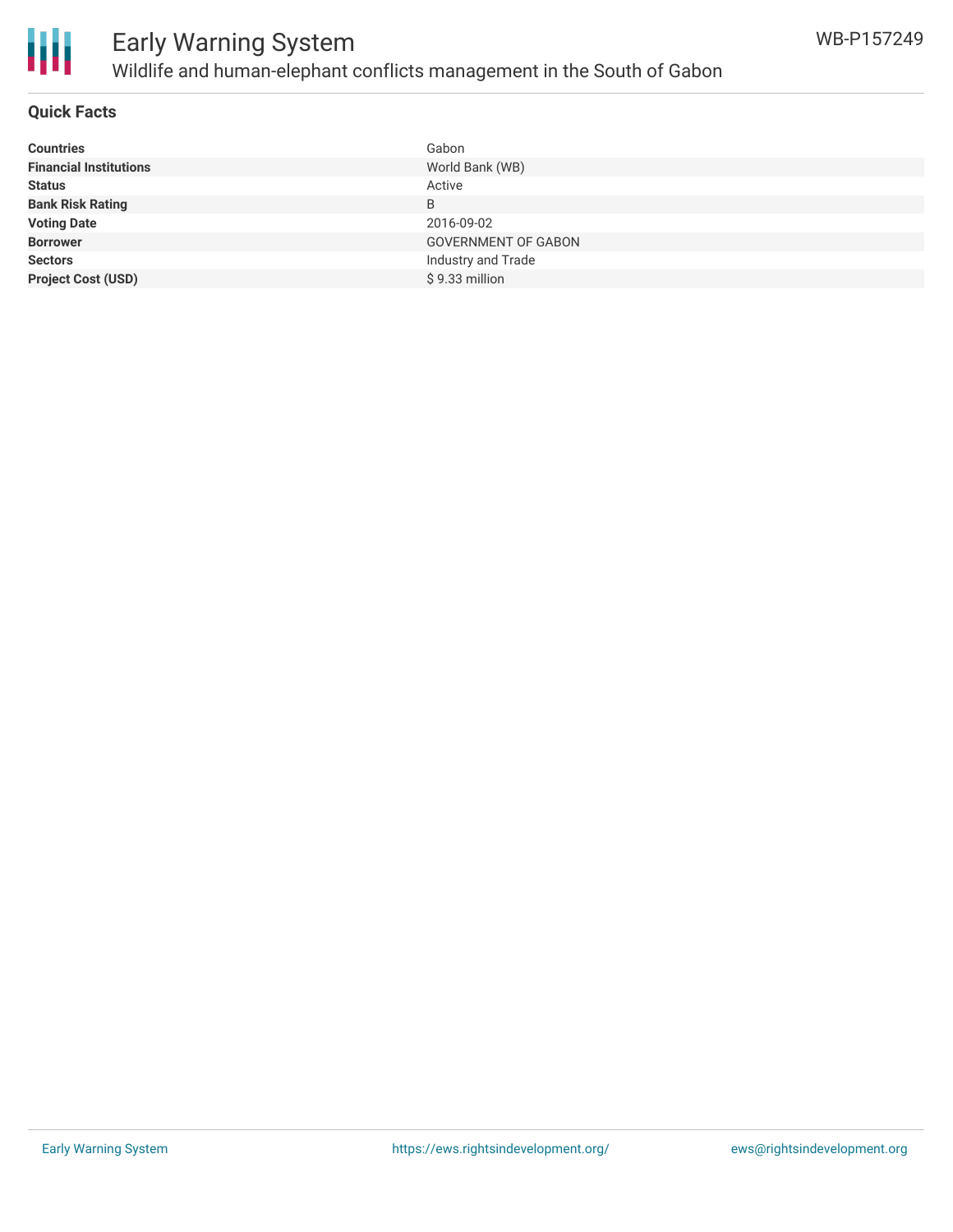

## **Project Description**

The development objective of Wildlife and Human-Elephant Conflicts Management Project for Gabon is to reduce elephant poaching and human-elephant conflicts in the target zones. 1) The first component, Support to the National Ivory Action Plan implementation, aims to build the institutional and operational capacity of the Directorate General for Fauna and Protected Areas (DGFAP) and National Agency of National Parks (ANPN) to implement the National Ivory Action Plan (NIAP). This component is divided into three sub-components as follows: (i) developing elephant database; (ii) strengthen implementation of wildlife protection laws; and (iii) education, information and communication. 2) The second sub component, Support for integrated landscape management and mitigation of human-elephant conflicts. This component is divided into two subcomponents as follows: (i) protected areas and wildlife management; and (ii) human-elephant conflicts (HEC) mitigation efforts. 3) The third component, transboundary parks co-management (Mayumba-Conkouati) (Gabon-Congo), will enhance the co-management of the transboundary areas of the Mayumba National Park (Gabon) and Conkouati National Park (Congo) for better surveillance of elephant movements across the Gabon and Congo border. This component is divided into two subcomponents as follows: (i) operationalize the Mayumba-Conkouati cooperation agreement; and (ii) strengthen transboundary parks surveillance effort. 4) The fourth component, Project coordination monitoring and evaluation, supports the overall daily administration of the project.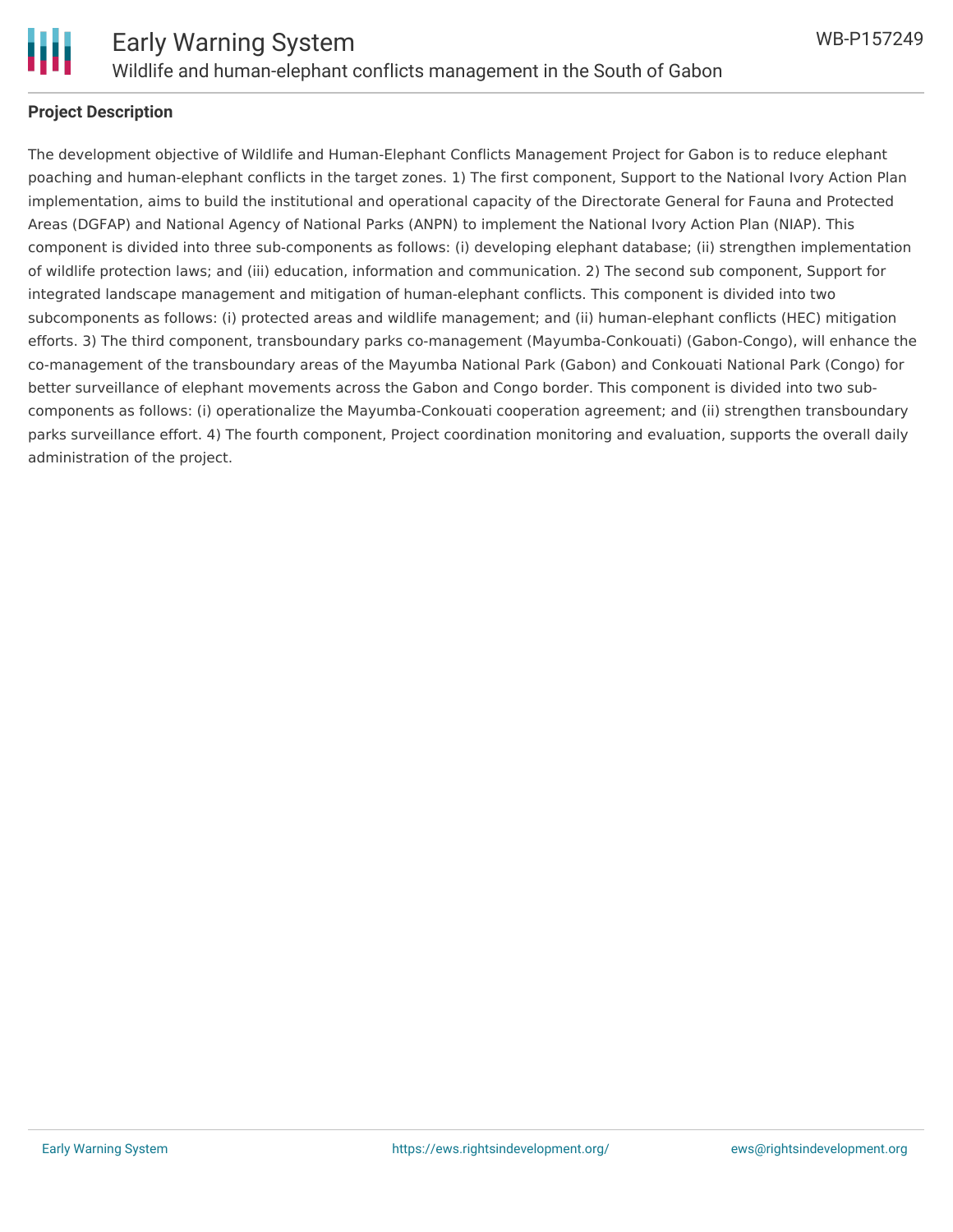

## Early Warning System Wildlife and human-elephant conflicts management in the South of Gabon

## **Investment Description**

World Bank (WB)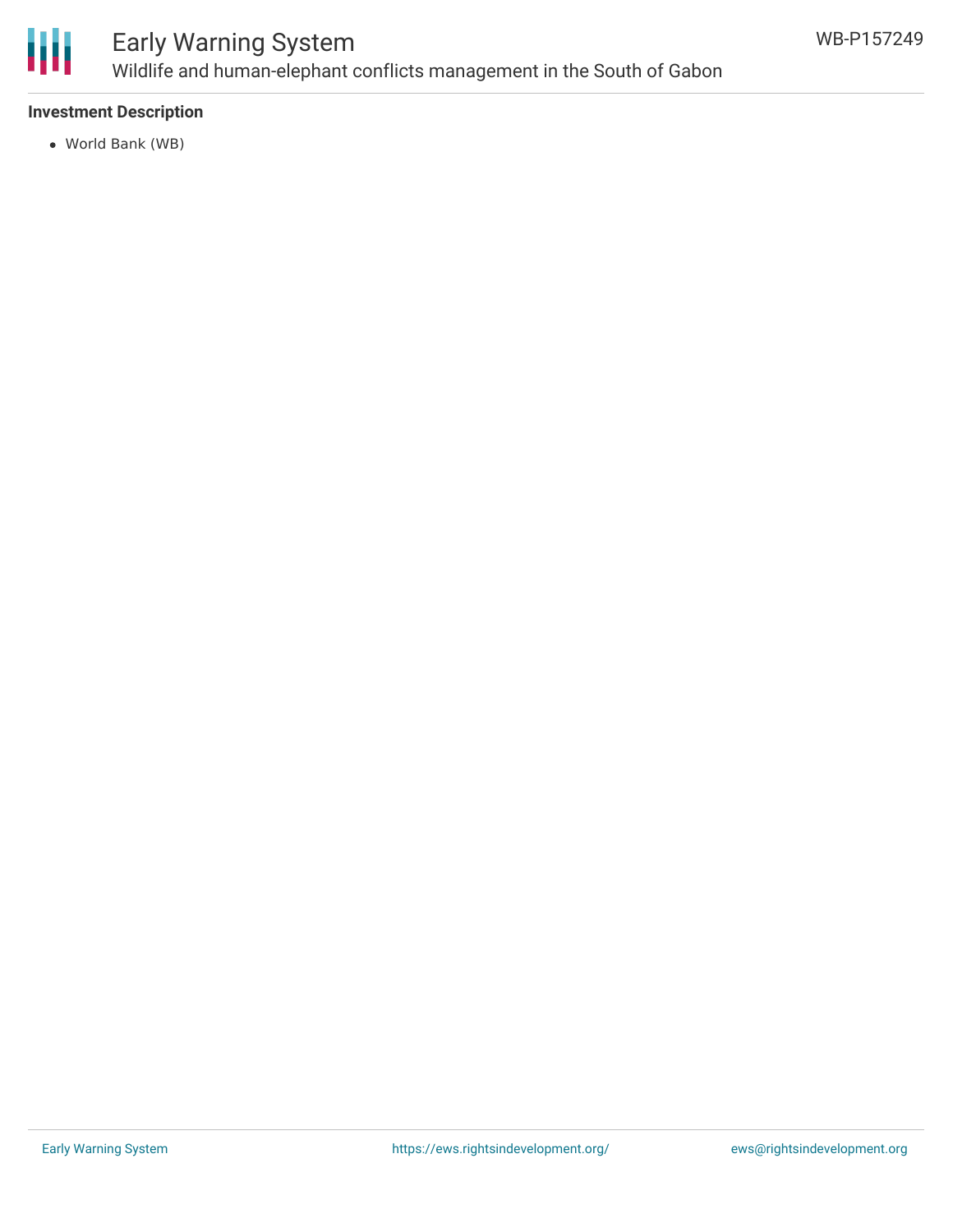

## **Contact Information**

Name: Agence Nationale des Parcs Nationaux Contact: Lee White Title: Executive Secretary Email: lwhite@uuplus.ne

#### ACCOUNTABILITY MECHANISM OF WORLD BANK

The World Bank Inspection Panel is the independent complaint mechanism and fact-finding body for people who believe they are likely to be, or have been, adversely affected by a World Bank-financed project. If you submit a complaint to the Inspection Panel, they may investigate to assess whether the World Bank is following its own policies and procedures for preventing harm to people or the environment. You can contact the Inspection Panel or submit a complaint by emailing ipanel@worldbank.org. You can learn more about the Inspection Panel and how to file a complaint at:

http://ewebapps.worldbank.org/apps/ip/Pages/Home.aspx.